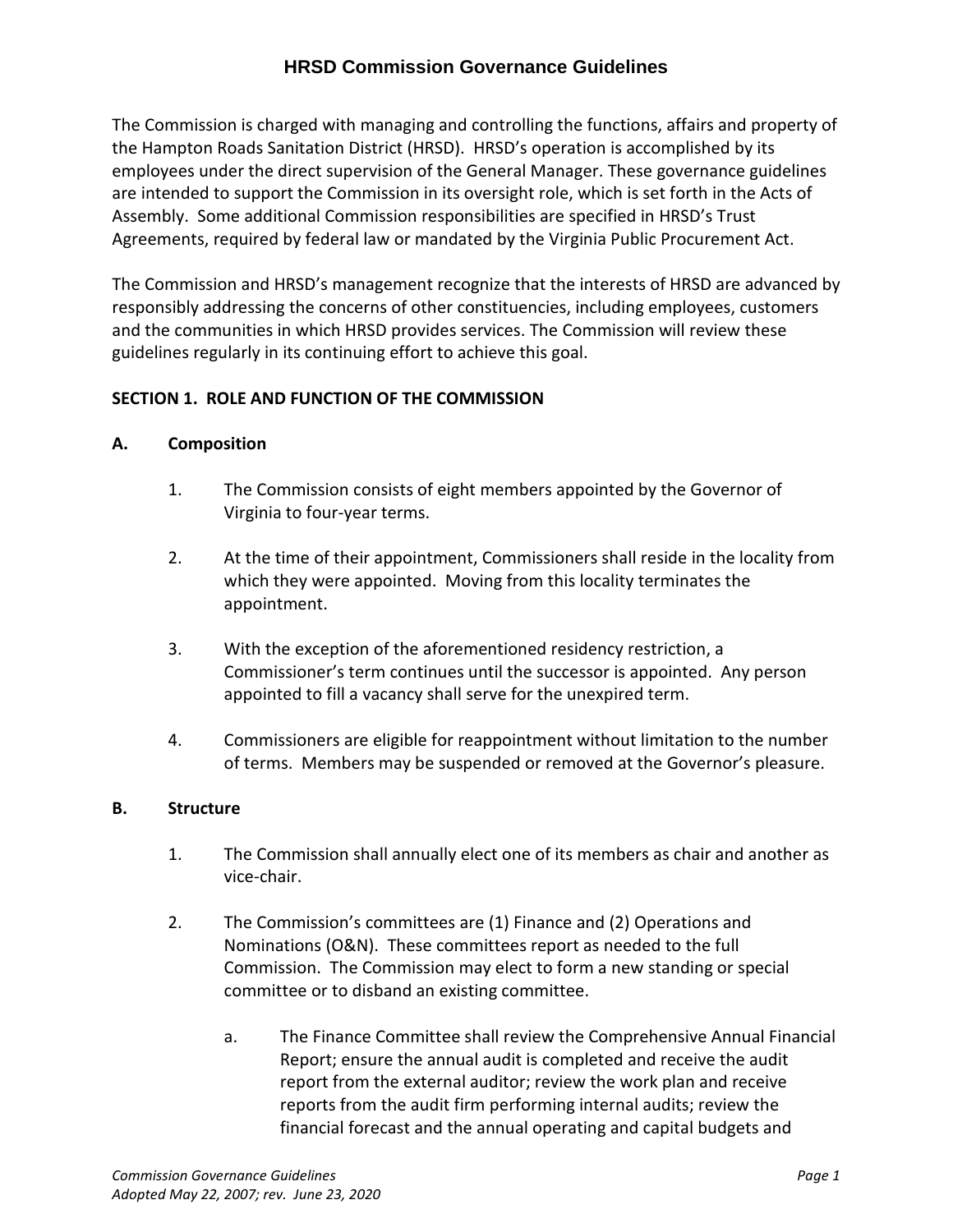report out to the full Commission prior to Commission action on the annual budgets; participate in selection of internal and external auditors; and other financial related matters as may be referred to the committee by the chair.

- b. The O&N Committee shall prepare a slate of officers for Commission consideration annually; review the Governance Guidelines on a regular basis; review the Remote Participation Policy annually; review the Ethics Policy; and review other Commission polices as required or directed by the chair.
- 3. The Commission chair annually appoints the committee members and chairs. Committees are composed of two Commissioners and both are required for a quorum. All Commissioners are invited to participate in all Committee meetings.

## **C. Operation**

- 1. The Commission has the authority to adopt bylaws and to make rules and regulations for the management of its affairs and the conduct of its business.
- 2. Unless otherwise announced, the Commission meets on the fourth Tuesday of each month January through November and on the third Tuesday of December. Special meetings are held when necessary. The General Manager sets the meeting agendas with advice from the Department Directors and the chair. Agendas, with any relevant accompanying information or reports, are distributed to the Commissioners prior to meetings for review. When circumstances require, items may be added to the agenda after it has been distributed.
- 3. Four members shall constitute a quorum.
- 4. The rules contained in the current edition of *Rosenberg's Rules of Order* shall govern the Commission in all cases to which they are applicable and in which they are not inconsistent with state law or any special rules of order the Commission may adopt.

### **D. Commissioner Policies**

1. Newly appointed Commissioners will receive a briefing from the General Manager and Department Directors regarding matters related to HRSD's mission and core services. At a minimum, Commissioners are briefed on operations, financial matters and strategic directions. The Commission Secretary will provide information related to [Virginia's Freedom of Information Act](http://foiacouncil.dls.virginia.gov/) and Commission membership. In addition, new Commissioners shall tour HRSD facilities as their schedules permit and be introduced to the chief elected officials of their localities as appropriate and practical to facilitate effective working relationships.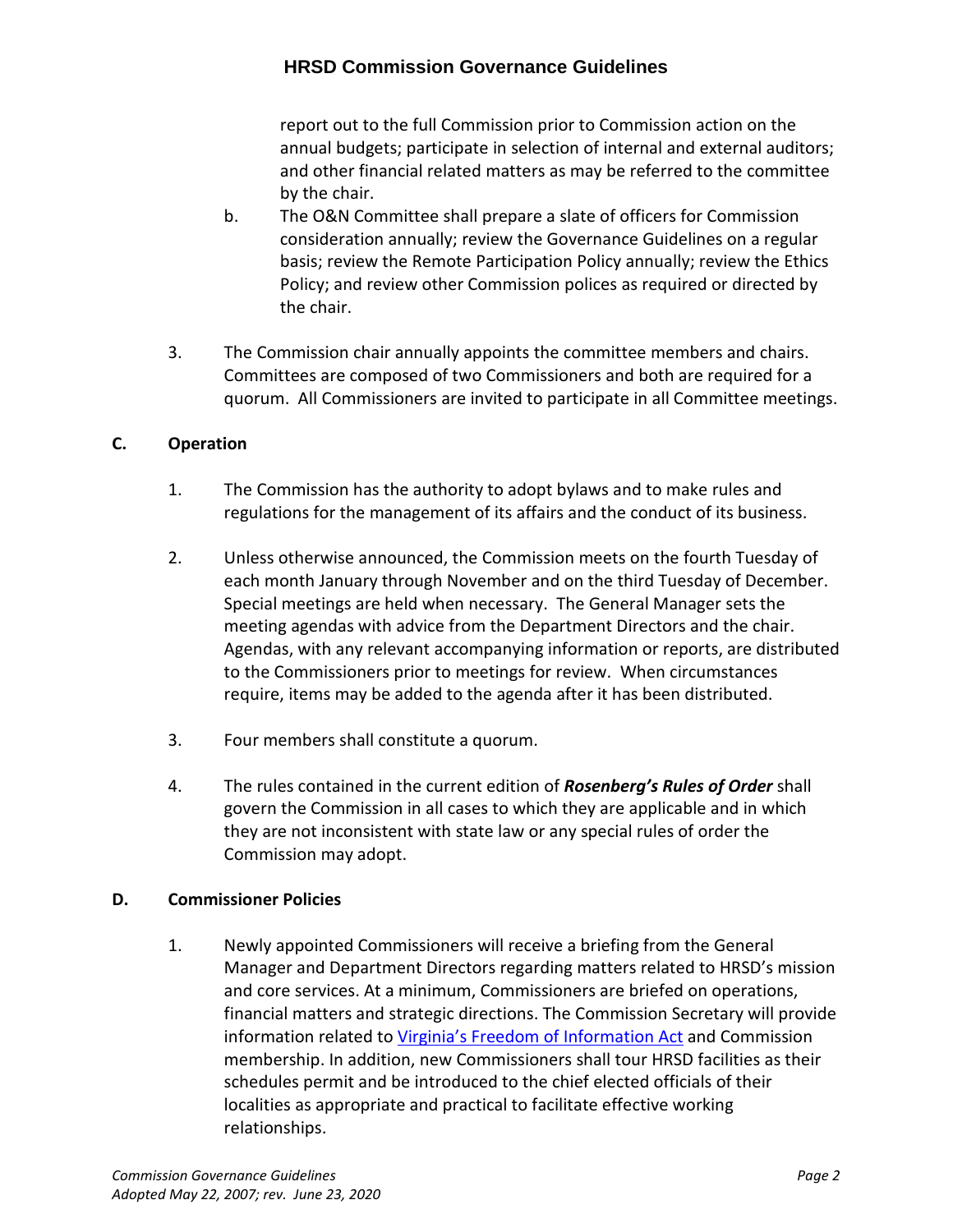- 2. Commissioners are expected to devote as much time and attention as necessary to discharge their duties. This includes attending all monthly Commission meetings and the meetings of any committees on which they may serve. Commissioners should notify the Commission Secretary whenever they are unable to attend a scheduled meeting. Commissioners may participate remotely in accordance with the Remote Participation Policy. Commissioners must notify the Chair of their desire to participate remotely prior to the meeting. Commissioners also may be asked to participate in special events and to represent HRSD at public meetings.
- 3. Commissioners shall be mindful of the best interest of the HRSD service area at large as opposed to those of the localities in which they reside.
- 4. At the request of the Commission, individual Commissioners may serve as liaisons to officials in the communities in which they reside or other localities within HRSD's service area.
- 5. Commissioners receive no salary but are compensated for travel and expenses associated with meeting attendance at the rate paid to members of the Commonwealth Transportation Board.
- 6. Each Commissioner shall be covered by a public official's liability policy paid for by HRSD.
- 7. Commissioners are expected to recuse themselves from discussion and abstain from voting on matters in which they may have a personal or professional conflict, and to announce the recusal or abstention in advance.

## **E. Responsibilities**

The Acts of Assembly authorize and empower the Commission to perform a variety of specified acts by means of its own officers, agents and employees or by contracts with any persons. Some of the most significant functions are:

- 1. To construct, improve, extend, enlarge, reconstruct, maintain, equip, repair and operate a sewage disposal system or systems.
- 2. To issue revenue bonds, notes or other obligations.
- 3. To fix and collect rates, fees and other charges for the services.
- 4. To acquire land, structures, property, rights, rights-of-way and easements by purchase, lease, grant or the exercise of the right of eminent domain.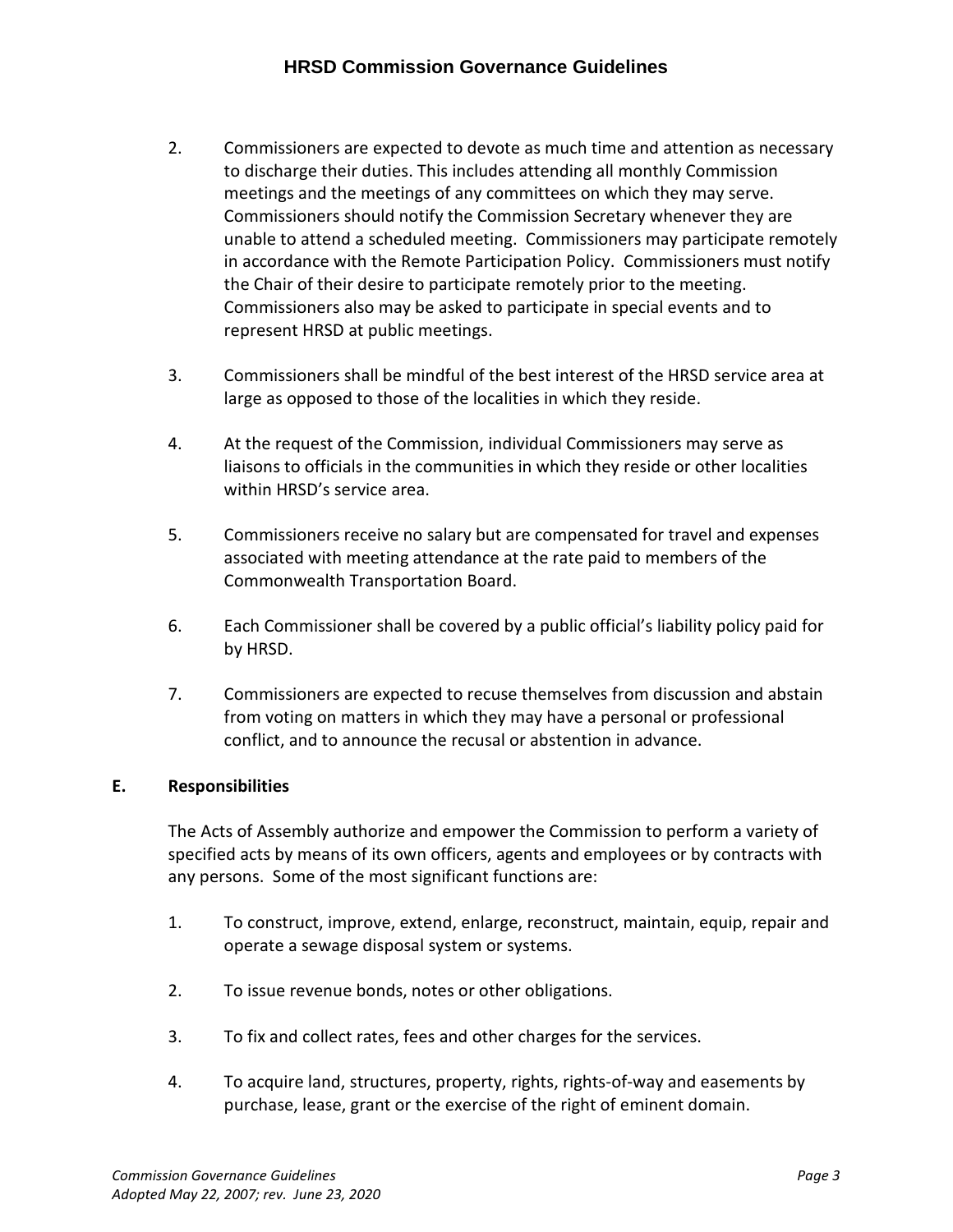- 5. To employ, in its discretion, consulting engineers, attorneys, accountants, construction and financial experts, managers and other such officers, employees and agents as may be necessary, and to fix their compensation.
- 6. To sue and to be sued.
- 7. To prevent any person, jurisdiction or corporation from discharging into District waters any sewage, industrial wastes or other refuse that would pollute these waters.
- 8. To seek civil penalties or civil charges against owners in violation of pretreatment standards in permits.
- 9. To make and enter into all contracts and agreements necessary or incidental to the performance of its duties and execution of its powers.
- 10. The Commission does not have the power to mortgage, pledge, encumber or otherwise dispose of any part of the sewerage system except that which may no longer be necessary or useful.

# **SECTION 2. HRSD MANAGEMENT AND THE COMMISSION**

Commissioners have complete access to the General Manager, who may refer them to Department Directors or other appropriate resources for assistance. The Commission Secretary shall assist Commissioners with matters related to scheduling, expense reimbursement, access to information and meeting attendance.

## **A. Staff Relations**

- 1. The Commission appoints a General Manager, who serves at the pleasure of the Commission. As the chief administrative officer, the Commission delegates dayto-day operations to the General Manager within the broad framework of Commission established policies and strategies. The Commission shall review the General Manager's performance and set compensation at least annually.
- 2. The Commission appoints a Secretary and a Treasurer who serve in these roles at the pleasure of the Commission. These appointments are made from existing staff positions. The Commission fixes their compensation through the annual budget process as these positions are in the HRSD position classification and compensation system.
- 3. The Commission periodically reviews and assesses the compensation paid to all HRSD employees as part of the annual budget process.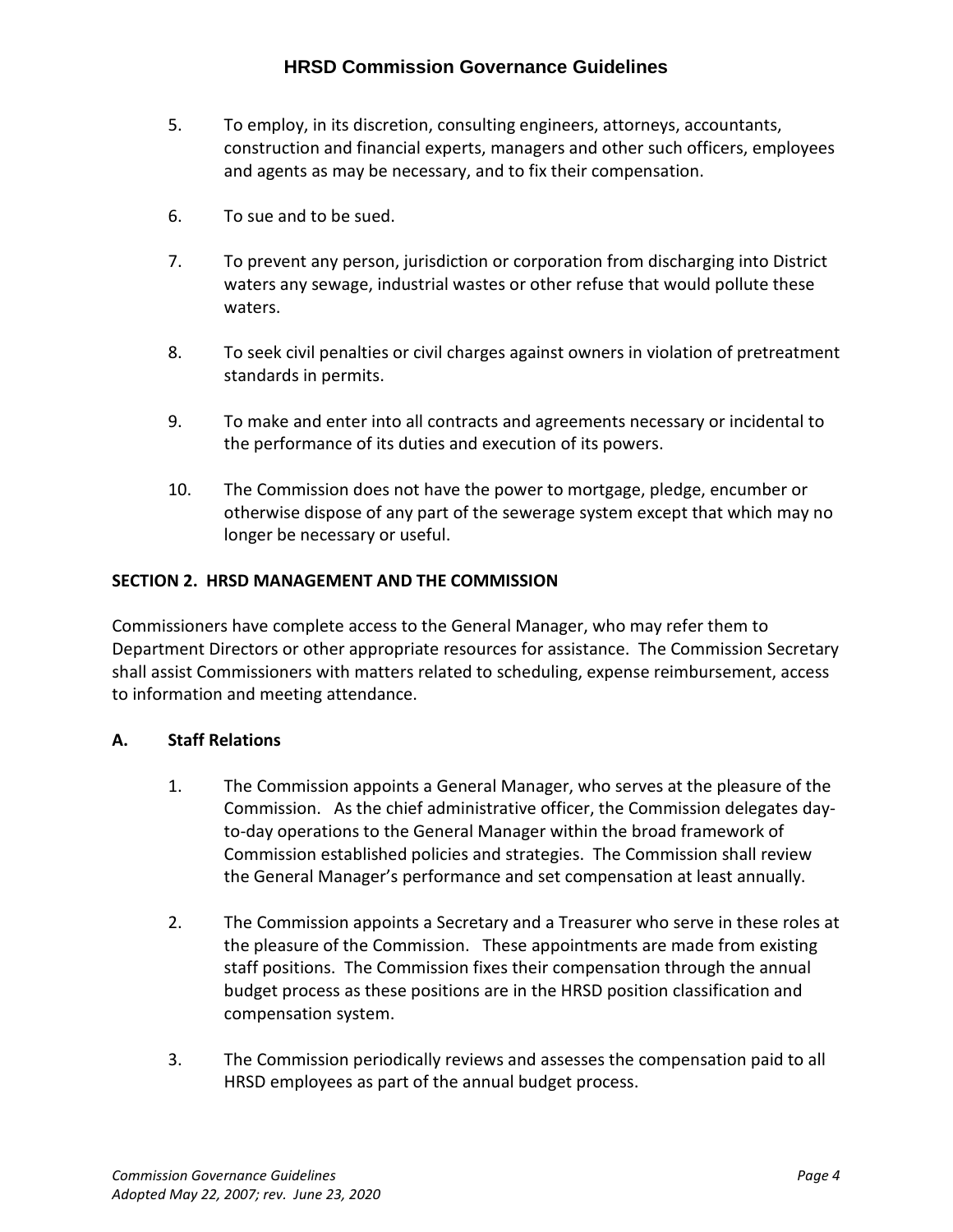4. Establishment and maintenance of appropriate human resource policies have been delegated to the General Manager.

## **B. Financial Oversight**

- 1. The Commission approves HRSD's Financial Policy.
- 2. The Commission approves the Annual Budget, Capital Improvement Program (CIP), Financial Plan and Schedule of Rates.
- 3. The Finance Committee meets as required to perform their financial oversight duties, including overseeing the Financial and Internal Auditors, and reports to the Commission regarding these activities.

## **SECTION 3. COMMISSION ACTIONS**

### **A. Commission Approval Items**

- 1. Policies All policies that govern HRSD business processes, financial practices, service to localities, etc.
- 2. Annual Operating Budget Budget policy allows General Manager to transfer between budget object codes within total approved budget without further Commission action. Additional action is only required if total annual operating budget is amended.
- 3. Capital Improvement Program
	- a. 10-year program without authorization of specific projects
	- b. Authorization of projects in first year without appropriation
	- c. Changes in program that impact first-year projects previously authorized
- 4. Capital Improvement Projects
	- a. Appropriation of full project funding specific to each project at time first dollar is to be spent
	- b. Changes requiring additional funding
	- c. Changes resulting in significant reduction in scope (greater than 25 percent of appropriation)
- 5. Schedule of rates including facility charges
- 6. Resolutions authorizing issuance of definitive bonds, interim receipts or temporary bonds, notes or other obligations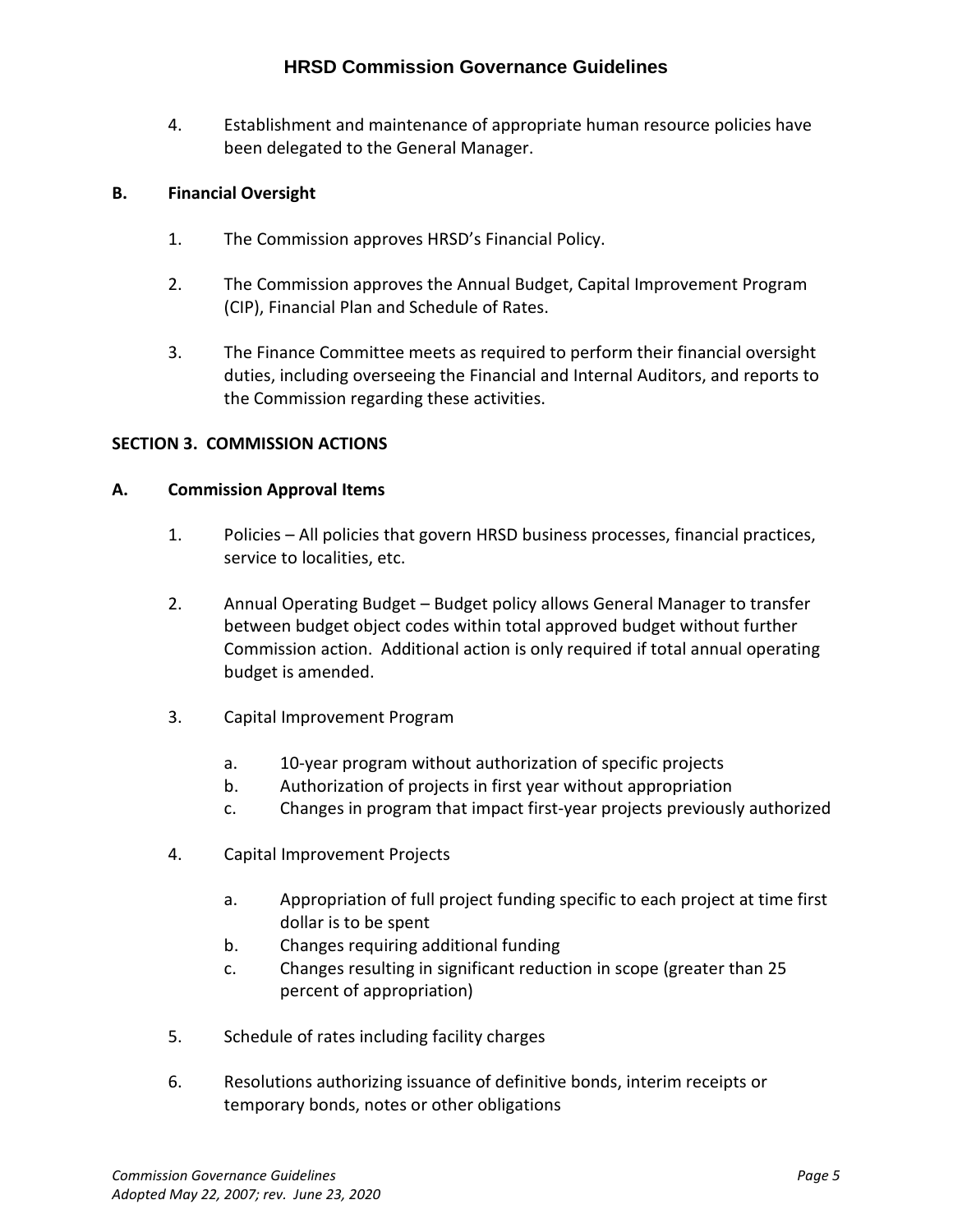- 7. Acceptance or award of grants
- 8. Procurement
	- a. The HRSD Procurement Policy
	- b. Use of alternative project delivery methods prior to solicitation (Design-Build, Construction Management, etc.)
	- c. Agreements Contracts, task orders or purchase orders where the total value is projected to exceed \$200,000
	- d. Rejection of bids for all contracts where total value is projected to exceed \$200,000
	- e. Change orders to contracts (exclusive of increases to individual task orders) that will result in changing the total value of the contract inclusive of all change orders to either 125 percent or more of the original contract award amount or \$50,000, whichever is greater
	- f. HRSD use of an existing competitively awarded contract vehicle (State contract, cooperative procurement, General Services Administration, etc.,) where the total value of HRSD participation is projected to exceed \$200,000
	- g. Sole Source Procurement Initial sole source determination for specific vendor, item(s) and location(s) where total value is projected to exceed \$10,000
	- h. Debarment Review staff recommendation and make the final determination of all firm/contractor debarment, the conditions and length of term for the debarment.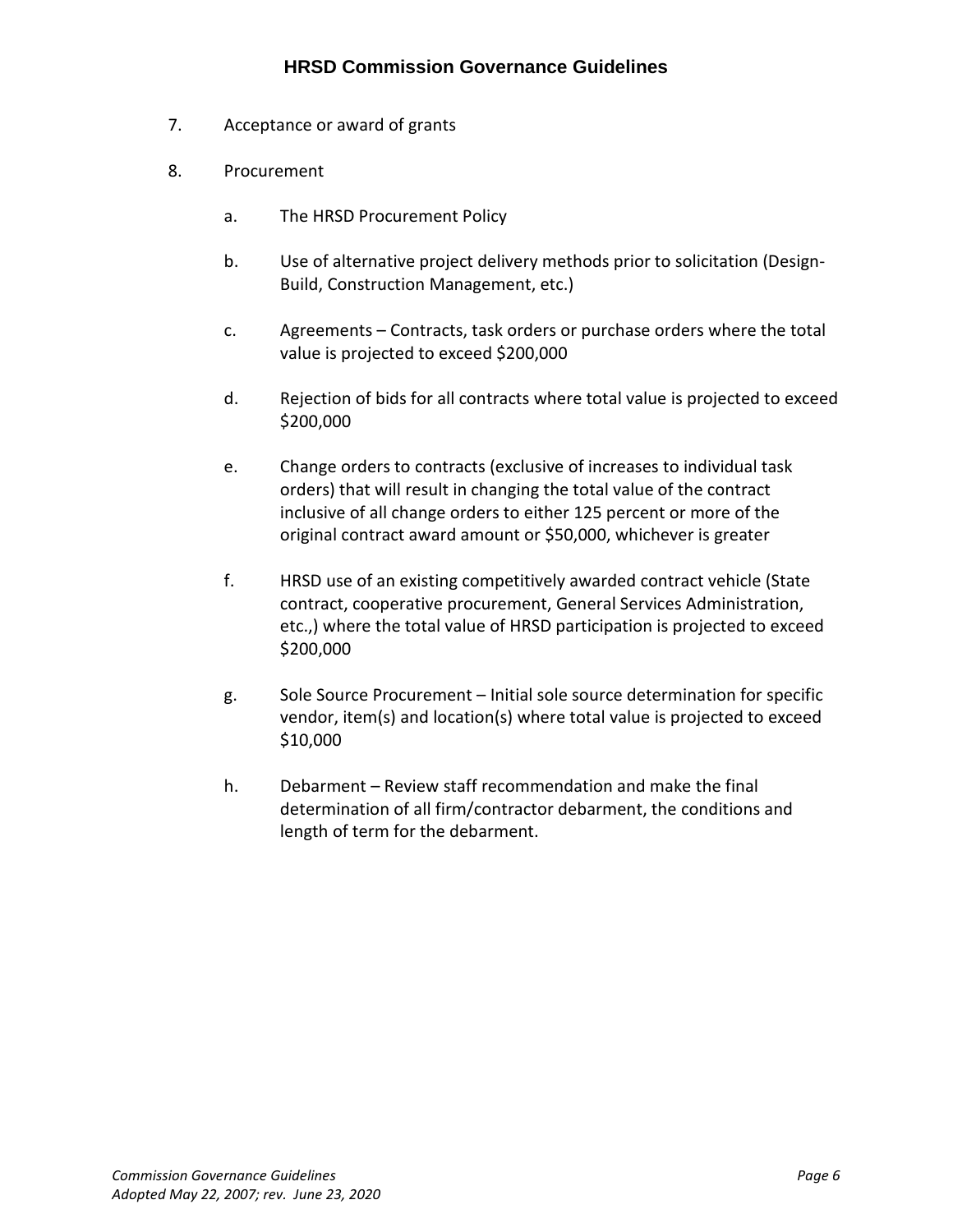- i. Real Property
	- (1) Acquisition by condemnation in accordance with the Code of Virginia §15.2
	- (2) Acquisitions by purchase, lease, grant or conveyance
	- (3) Sale, lease or permanent encumbrance of HRSD property
	- (4) Easements or Right of Entry Agreements (temporary or permanent) with value in excess of \$25,000
	- (5) Transfer of ownership, disposition of easements and easement vacation
- 9. Intellectual Property (IP)
	- a. IP rights agreements
	- b. Royalty distribution agreements
- 10. Personnel
	- a. Compensation of General Manager
	- b. Compensation of Treasurer, Secretary and other employees through annual budget process
- 11. Regulations
	- a. HRSD Industrial Wastewater Discharge Regulations
	- b. Enforcement Response Plan
- 12. Selection of Commission consultants
	- a. Legal
	- b. Auditors
		- (1) Financial Auditors
		- (2) Internal Auditors
- 13. Agreements with other entities meeting one of the following criteria:
	- a. Design or construction of infrastructure with a constructed value in excess of \$50,000
	- b. Provides use of real property for temporary (greater than one year) or permanent use
	- c. Provides use of personal property valued at more than \$50,000 for temporary (greater than one year) or permanent use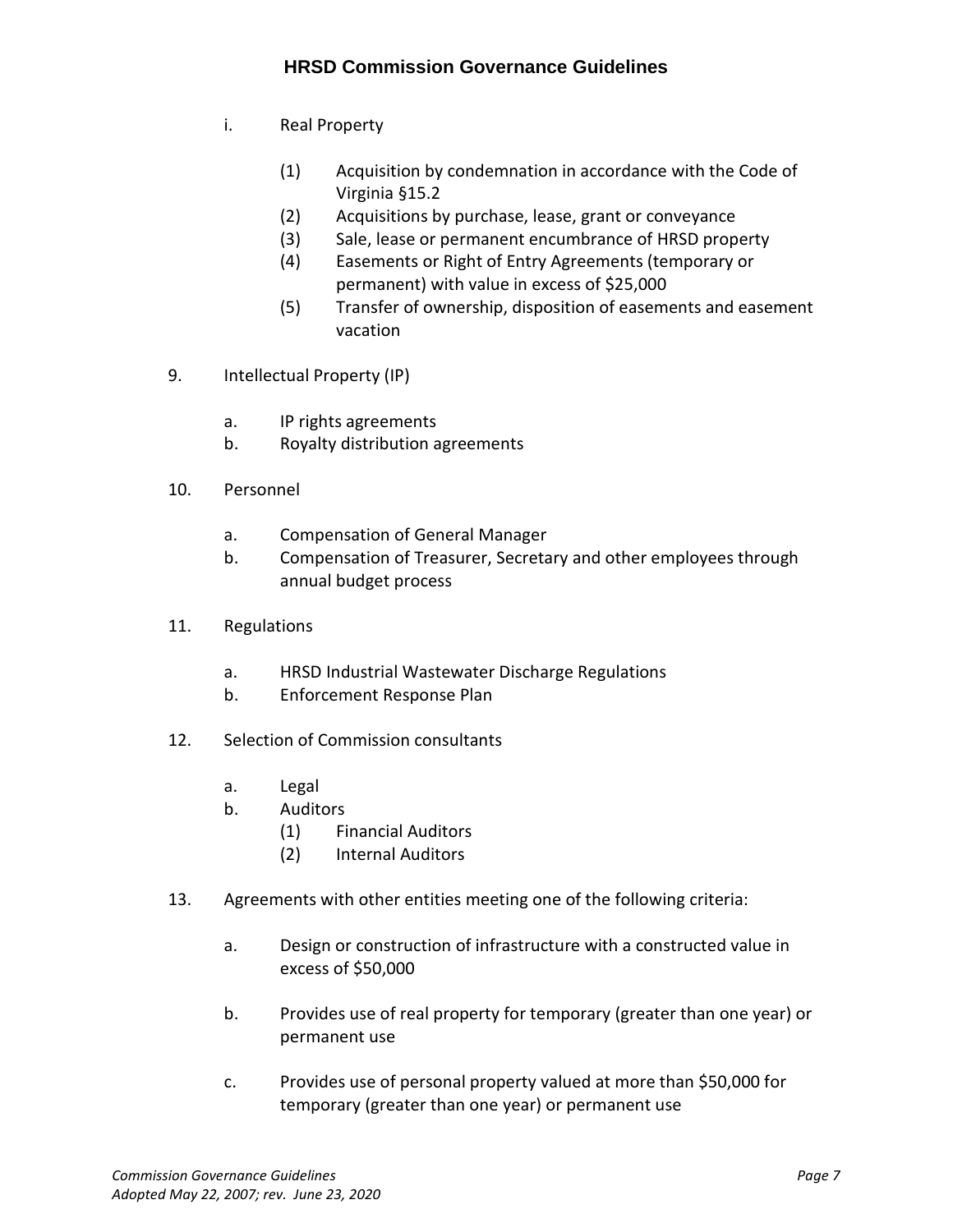- d. Provides a service or other benefit that spans multiple years
- e. Obligates significant financial resources (\$200,000 or more)
- f. Obligates significant personnel resources (one full time employee or more)
- g. Is or has the potential to be politically significant

#### **B. Commission Recognition Items**

- 1. Employees celebrating length of service 20 years and above (in increments of 5)
- 2. New employees Grade 9 and above
- 3. Awards and recognition earned by HRSD
- 4. Awards and recognition granted by HRSD

#### **C. Commission Information Items**

- 1. Monthly reports from General Manager and each Department Director
- 2. Monthly Interim Financial Report (included in Director of Finance report)
- 3. Notice of declaration of emergency
- 4. Internal Audit Reports and updates
- 5. Quarterly Investment Report
- 6. Quarterly CIP Update

#### **SECTION 4. COMMISSION MEETINGS**

All meetings of the Commission shall be held in accordance with the Virginia Freedom of Information Act. Remote participation in meetings shall be in accordance with the Remote Participation policy.

#### **A. Commission Meeting Agenda**

The Commission meeting agenda shall be prepared by the General Manager and distributed to the Commission typically five calendar days prior to the meeting date. Public notice of the meeting and posting of the agenda shall be in accordance with the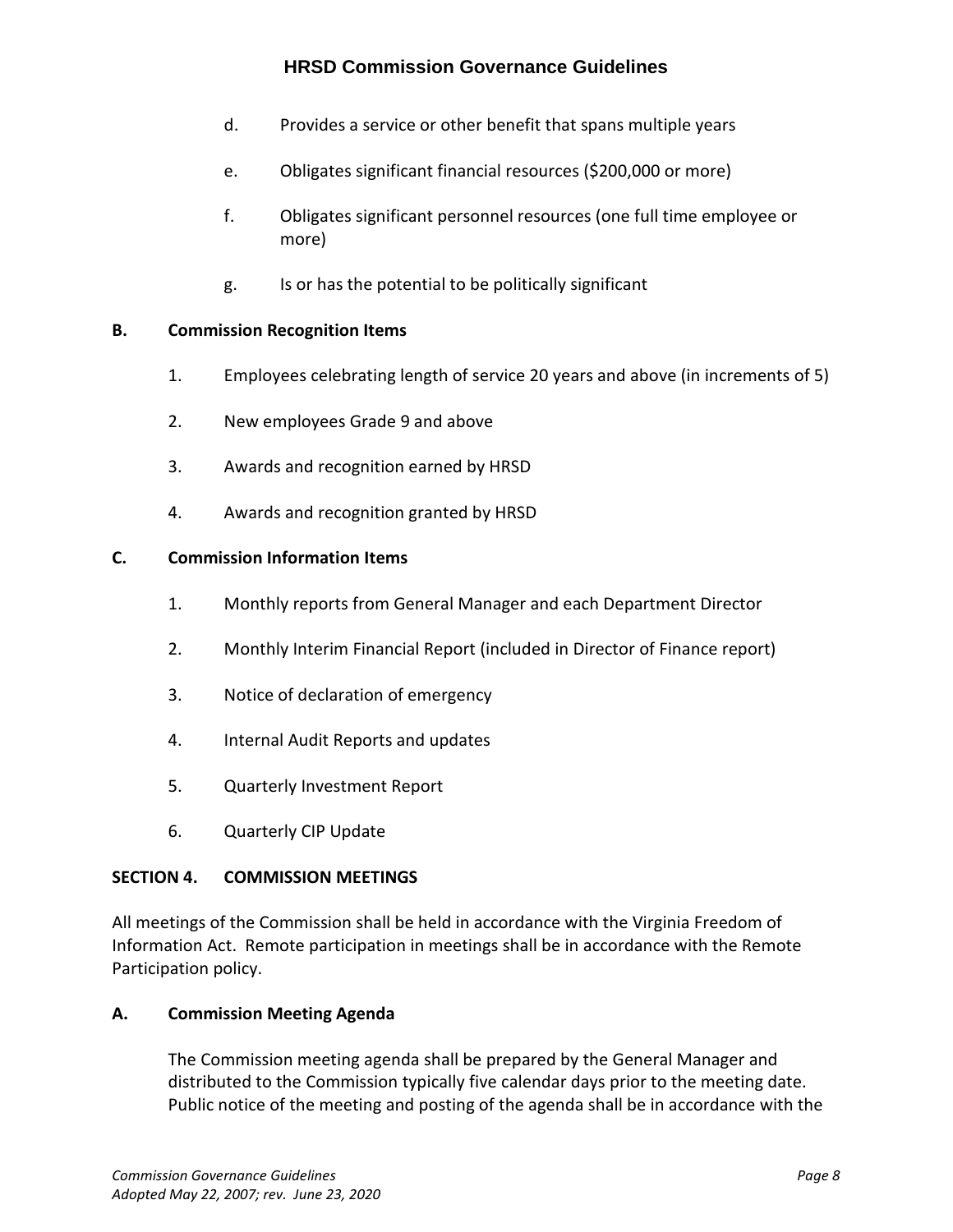Virginia Freedom of Information Act (§ 2.2-3700 et. Seq. of the Code of Virginia). The General Manager shall review the agenda with the chair prior to the meeting.

The agenda shall be structured to ensure efficient and effective use of Commissioner's time and expertise.

- 1. Full agenda items with briefings may be provided for the following items and other items as deemed appropriate:
	- a. Annual Budget
	- b. Capital Improvement Program
	- c. Individual Capital Improvement Projects when requesting appropriation or additional appropriations to individual Capital Improvement Projects
	- d. Changes in CIP that impact first-year projects
	- e. Schedule of Rates
	- f. Resolutions related to bonds, notes or other obligations
	- g. Resolutions related to certain employee benefit plans
	- h. Acceptance or award of grants
	- i. New, modified, amended or reissued Commission approved policies
	- j. Use of alternative project delivery methods for contracts
	- k. Agreements
	- l. Rejection of bids for contracts
	- m. Real estate acquisitions by condemnation including requisite public hearings
	- n. Real estate acquisitions
	- o. Sale, lease or conveyance of HRSD property
	- p. Intellectual property agreements
	- q. Patent applications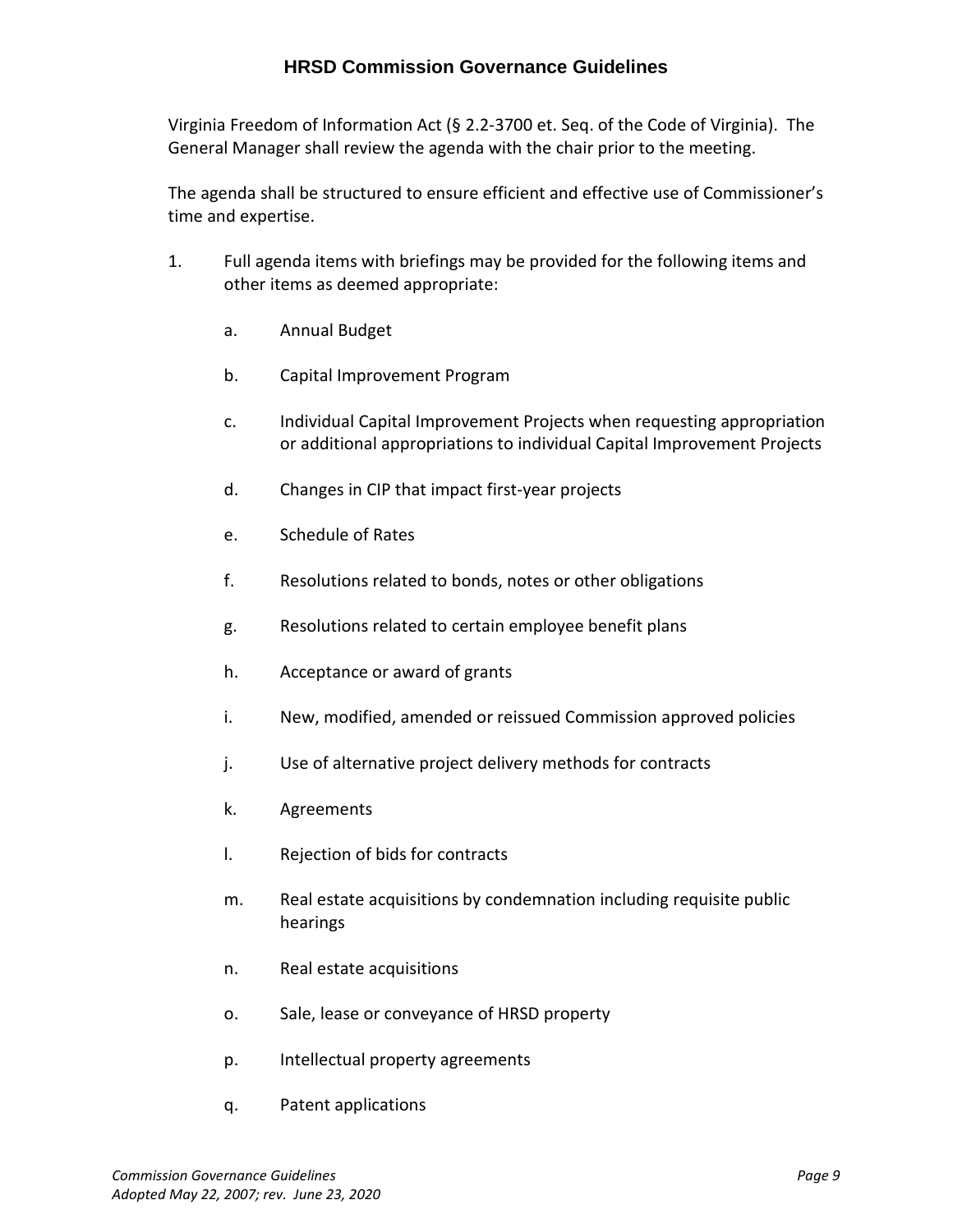- r. Changes, amendments or reissuance of the Industrial Wastewater Discharge Regulations or Enforcement Response Plan
- s. Selection of Commission consultants
- t. Agreements requiring Commission approval
- 2. Consent agenda items shall be limited to items meeting the requirements for Commission approval as detailed herein but not typically warranting of a full briefing due to the nature of the action or previous communication with the Commission.
	- a. Contract awards
	- b. Contract Change orders
	- c. Task orders
	- d. HRSD use of existing competitively awarded contract vehicle
	- e. Sole source procurement
	- f. Transfer of Ownership of Sanitary Sewer Facilities
	- g. Vacation of Easement
	- h. Service Area Expansion
- 3. Informational agenda items (with or without briefings) may be presented with the agenda as appropriate.
	- a. Monthly reports
	- b. Quarterly investment reports
	- c. Emergency declarations
	- d. CIP update
	- e. Strategic Planning Metrics Summary
	- f. Effluent Summary (Monthly and Annual)
	- g. Air Summary (Monthly and Annual)
	- h. Other items as needed

### **B. Commission Workshops**

Workshops shall be scheduled as needed to allow informal dialogue on a topic or narrow range of topics. Appropriate staff shall be available to brief and facilitate as well as provide subject matter expertise. No official actions shall be taken during workshops. Workshops are public meetings and shall be held in conformance with Virginia's Freedom of Information Act.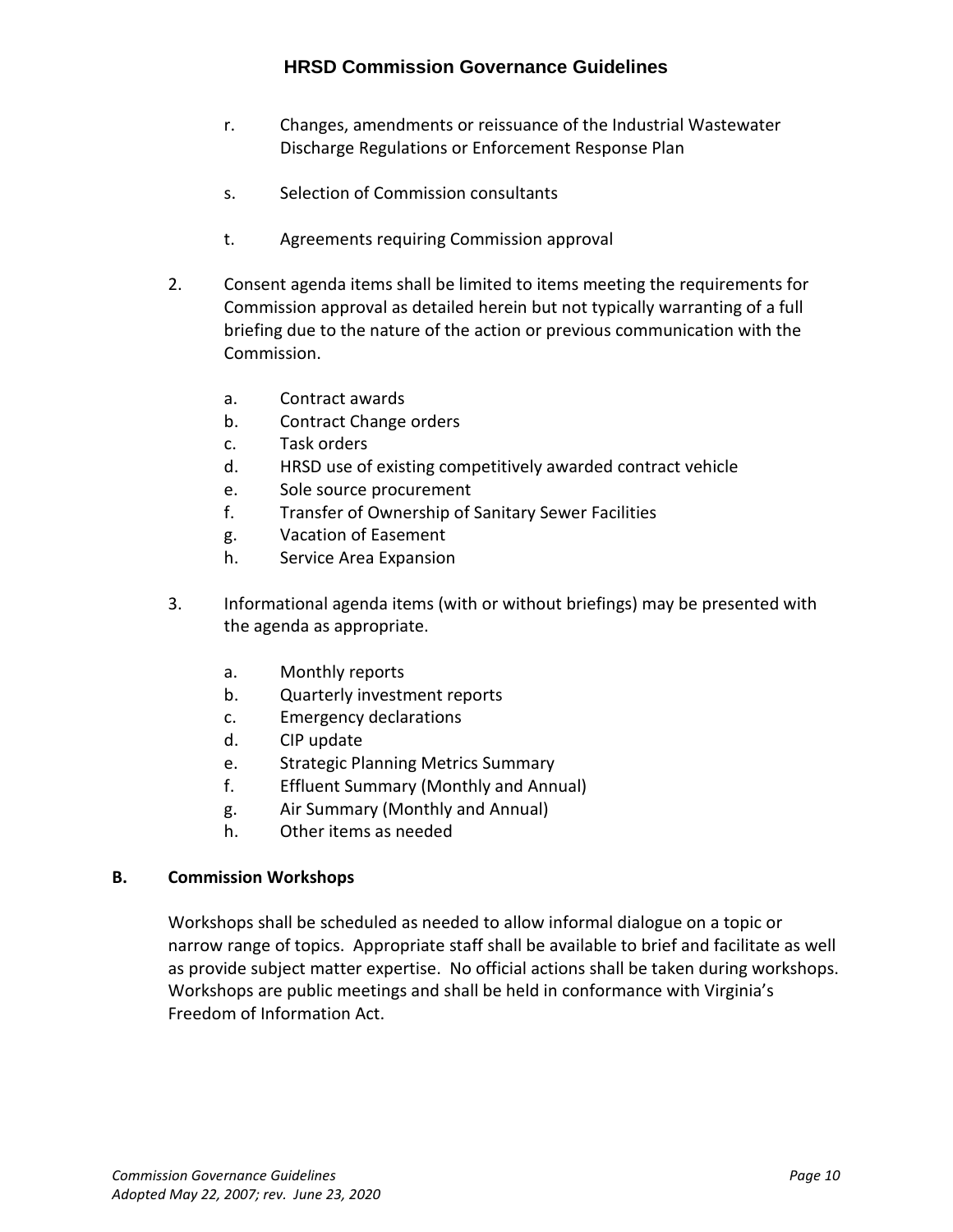## **C. Committee Meetings**

Committee meetings shall be scheduled as needed. Committee meetings are public meetings and shall be held in conformance with Virginia's Freedom of Information Act. Remote participation in committee meetings is not allowed. The Commission Chair shall be an ex-officio member of all committees, with voice and vote. However, the Commission Chair shall not be counted in determining the number required for a Committee quorum or in determining whether or not a quorum is present.

## **SECTION 5. ANNUAL CALENDAR OF COMMISSION ACTIONS**

| <b>Action</b>                                                      | <b>Schedule</b>   |
|--------------------------------------------------------------------|-------------------|
| Quarterly CIP Update                                               | January           |
| Finance Committee Meeting to Review Operating Budget               | March             |
| <b>Quarterly CIP Update</b>                                        | April             |
| Receive Finance Committee report                                   | April             |
| Appoint Operations & Nominations (O&N) Committee                   | May               |
| Approve Annual Budget, CIP, Financial Plan and Schedule of Rates   | May               |
| O&N Committee Meeting after Regular Meeting                        | May               |
| O&N Committee Meeting before Regular Meeting                       | June              |
| <b>Elect Officers</b>                                              | June              |
| <b>Appoint Finance Committee</b>                                   | June-July         |
| <b>Quarterly CIP Update</b>                                        | July              |
| Finance Committee Meeting to Review Comprehensive Annual Financial | September-October |
| Report (CAFR)                                                      |                   |
| <b>Accept CAFR</b>                                                 | September-October |
| <b>Quarterly CIP Update</b>                                        | October           |
| <b>Diversity Procurement Report</b>                                | October           |
| Evaluate General Manager's Performance                             | October           |

## **SECTION 6. ADVISORY ROLE OF FORMER COMMISSIONERS**

So as not to lose the benefit of the insights gained during their years of service, former Commissioners may be asked to serve in an advisory role following the end of their term. Equipment required to facilitate communications with the General Manager and Commission officers may be provided to those serving in an advisory role.